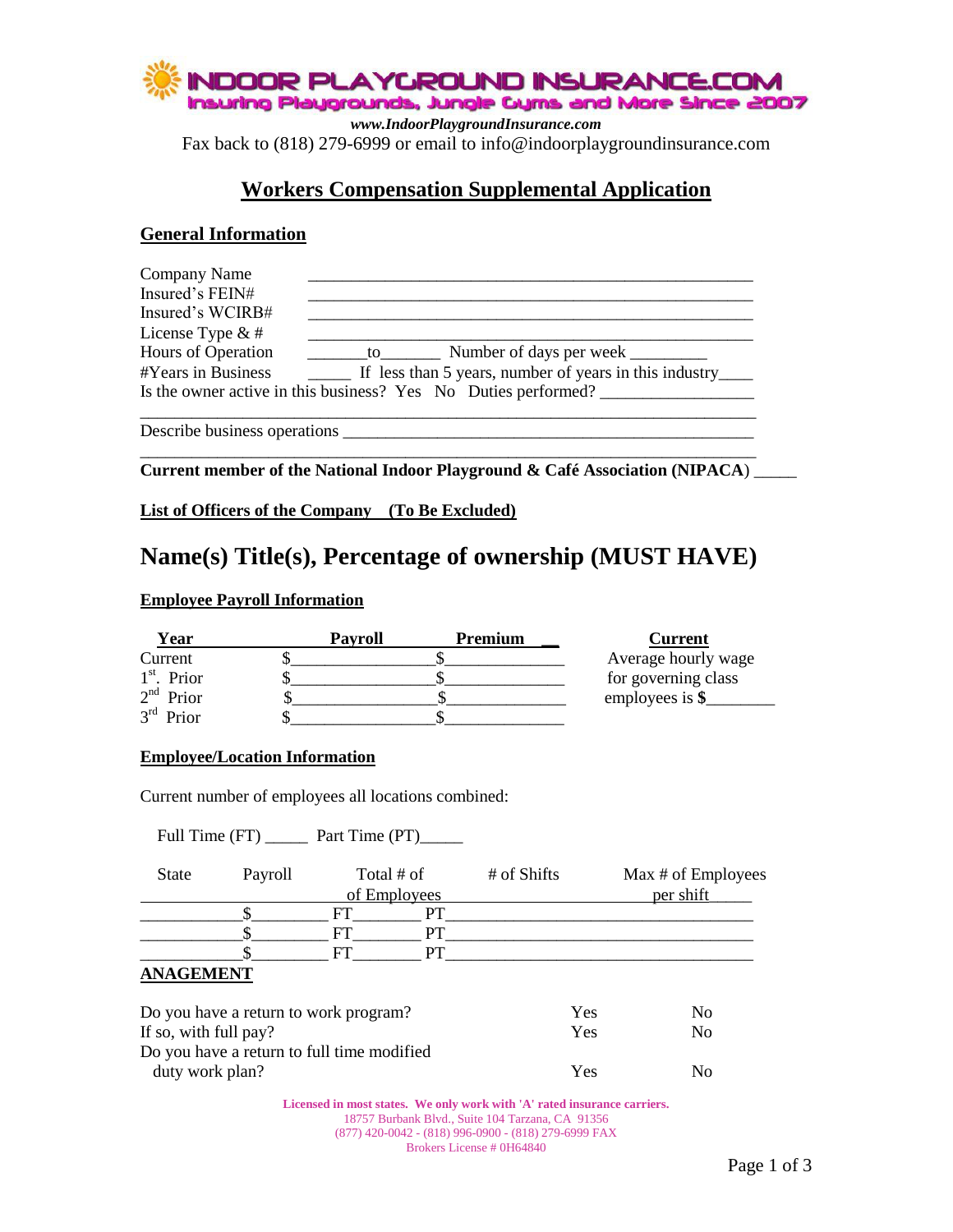

*www.IndoorPlaygroundInsurance.com* Fax back to (818) 279-6999 or email to info@indoorplaygroundinsurance.com

| Are you willing to implement safety recommenda-<br>tions made by the insurance carrier?<br>Are you willing to implement loss control recomm- | Yes        | N <sub>0</sub> |
|----------------------------------------------------------------------------------------------------------------------------------------------|------------|----------------|
| endations made by the insurance carrier?                                                                                                     | Yes        | N <sub>0</sub> |
| <b>BENEFITS</b>                                                                                                                              |            |                |
| Does your company provide Group Medical Insurance?<br>$\%$                                                                                   | Yes        | N <sub>0</sub> |
| What percentage of employees are covered by the plan ________%                                                                               |            |                |
| Waiting Period: 30 Days 60 Days 90 Days 0ther                                                                                                |            |                |
|                                                                                                                                              |            |                |
| Who is eligible: All Employees _____ Only full time _______                                                                                  |            |                |
| Does your company provide Life Insurance?<br>Employer contribution<br>$\%$                                                                   | Yes        | N <sub>0</sub> |
| Does your company provide Disability Insurance?                                                                                              | Yes        | N <sub>0</sub> |
| Employer contribution_________________%                                                                                                      |            |                |
| Paid vacation?                                                                                                                               | Yes        | N <sub>0</sub> |
| Paid sick leave?                                                                                                                             | Yes        | N <sub>o</sub> |
| 401K Profit Sharing?                                                                                                                         | Yes        | N <sub>0</sub> |
| <b>HIRING PRACTICES</b>                                                                                                                      |            |                |
|                                                                                                                                              |            |                |
| Does your company have designated Human Resource                                                                                             |            |                |
| Office/Personnel?                                                                                                                            | Yes        | N <sub>o</sub> |
| Complete written applications?                                                                                                               | Yes        | N <sub>0</sub> |
| References checked?                                                                                                                          | <b>Yes</b> | N <sub>0</sub> |
| Pre/Post employment physicals?                                                                                                               | <b>Yes</b> | N <sub>0</sub> |
| Drug/Substance abuse tests?                                                                                                                  | Yes        | N <sub>0</sub> |
| MVR's checked?                                                                                                                               | Yes        | N <sub>0</sub> |
| Any position specific applicant testing?<br>If so, which positions?                                                                          | Yes        | No             |
| Does your company have an Employee Handbook?                                                                                                 | Yes        | N <sub>o</sub> |
| If so, does it contain a "Employment At Will" statement?                                                                                     | Yes        | N <sub>o</sub> |
| A "Family Medical Leave Act" statement?                                                                                                      | Yes        | N <sub>o</sub> |
| <u>SAFETY</u>                                                                                                                                |            |                |
|                                                                                                                                              |            |                |
|                                                                                                                                              |            |                |
| Do you use a specific medical provider to treat                                                                                              |            |                |
| injured employees?                                                                                                                           | Yes        | N <sub>o</sub> |
| Check One: Clinic ____ Physician ___                                                                                                         |            |                |
| Emergency room ________ Other _______                                                                                                        |            |                |
| Do you have a written safety program (SB198)?                                                                                                | Yes        | No             |
| Do you have a safety incentive program?                                                                                                      | Yes        | No             |
| Do you have & regularly maintain a First Aid Kit in                                                                                          |            |                |

**Licensed in most states. We only work with 'A' rated insurance carriers.** 18757 Burbank Blvd., Suite 104 Tarzana, CA 91356 (877) 420-0042 - (818) 996-0900 - (818) 279-6999 FAX Brokers License # 0H64840